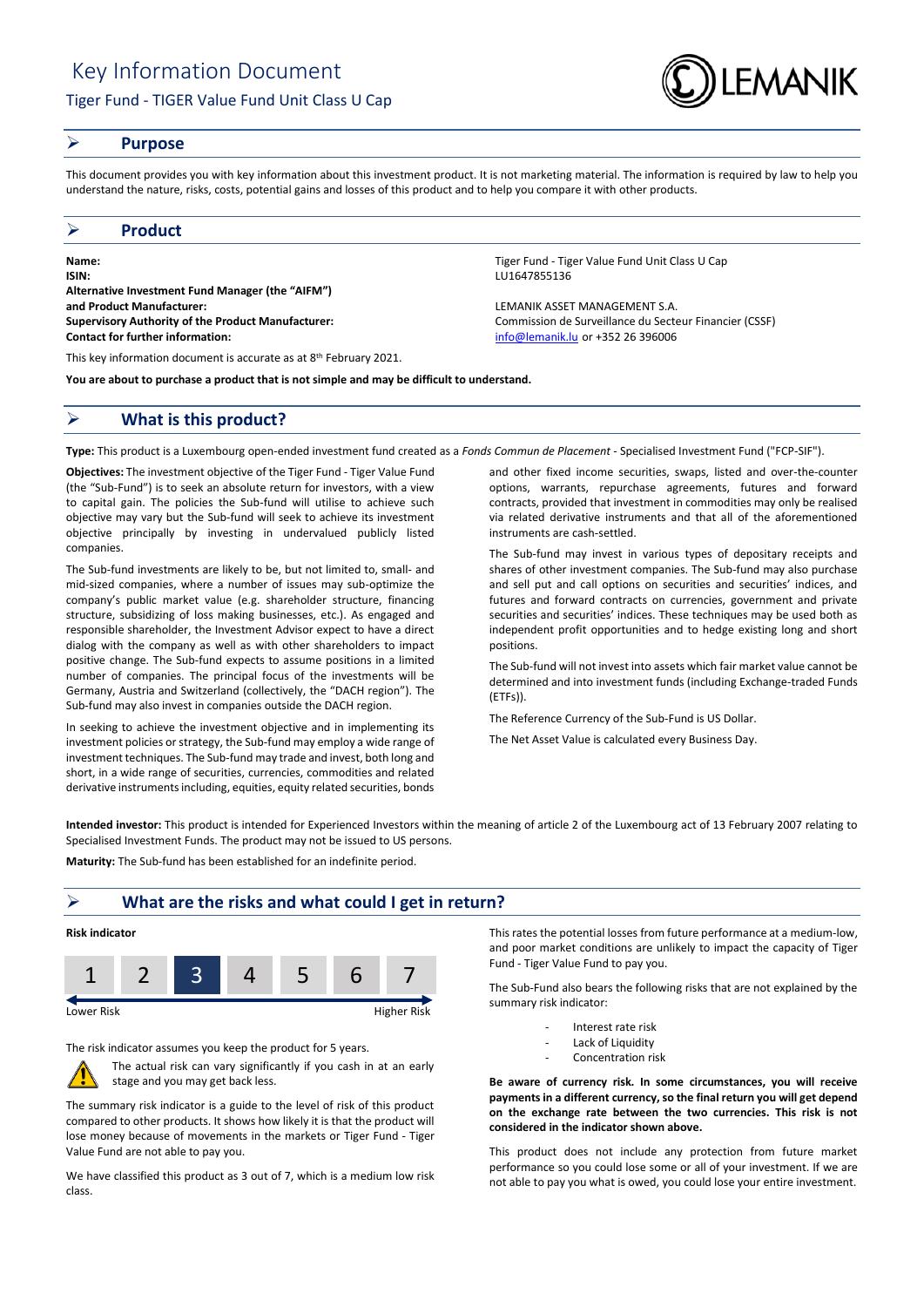# Key Information Document Tiger Fund - TIGER Value Fund Unit Class U Cap



#### **Performance scenarios**

**Market developments in the future cannot be accurately predicted. The scenarios shown are only an indication of some of the possible outcomes based on recent returns. Actual returns could be lower.**

| Investment of 10,000 EUR |                                     | 1 year        | 3 years       | 5 years<br>(recommended holding period) |
|--------------------------|-------------------------------------|---------------|---------------|-----------------------------------------|
| <b>Stress scenario</b>   | What you might get back after costs | USD 4.646.84  | USD 6,077.50  | USD 5,332.62                            |
|                          | Average return each year            | $-53.53%$     | $-15.30%$     | $-11.82%$                               |
| Unfavorable scenario     | What you might get back after costs | USD 9.428.59  | USD 9.759.97  | USD 10.383.37                           |
|                          | Average return each year            | $-5.71%$      | $-0.81%$      | 0.76%                                   |
| Moderate scenario        | What you might get back after costs | USD 10.645.85 | USD 12.029.31 | USD 13,592.55                           |
|                          | Average return each year            | 6.46%         | 6.35%         | 6.33%                                   |
| Favorable scenario       | What you might get back after costs | USD 11.961.31 | USD 14.753.58 | USD 17.706.31                           |
|                          | Average return each year            | 19.61%        | 13.84%        | 12.11%                                  |

This table shows the money you could get back over the next 5 years, under different scenarios, assuming that you invest 10,000 EUR. The scenarios shown illustrate how your investment could perform. You can compare them with the scenarios of other products. The scenarios presented are an estimate of future performance based on evidence from the past on how the value of this investment varies, and are not an exact indicator. What you get will vary depending on how the market performs and how long you keep the investment/product. The stress scenario shows what you might get back in extreme market circumstances, and it does not take into account the situation where we are not able to pay you. The figures shown include all the costs of the product itself, but may not include all the costs that you pay to your advisor or distributor. The figures do not take into account your personal tax situation, which may also affect how much you get back.

# **What happens if Tiger Fund - Tiger Value Fund is unable to pay out?**

If we are not able to pay you out what we owe you, you are not covered by any national compensation scheme. To protect you, the assets are held with a separate company, a depositary. Should we default, the depositary would liquidate the investments and distribute the proceeds to the investors. In the worst case, however, you could suffer a loss of your investment.

With respect to Skandinaviska Enskilda Banken S.A. as depositary of the Sub-Fund responsible for safekeeping of the assets of the Sub-Fund (the ''Depositary''), there is a potential default risk if the assets of the Sub-Fund held with the Depositary are lost. However, such default risk is limited due the rules set out in Article 19 of the Luxembourg Law of 12 July 2013 on alternative investment fund managers and in the Commission Delegated Regulation (EU) 231/2013 which require a segregation of assets between those of the Depositary and the Sub-Fund.

The Depositary is liable to the Sub-Fund or to the investors of the Sub-Fund for the loss by the Depositary or one of its delegates to which it has delegated its custody functions, unless the Depositary is able to prove that the loss has arisen as a result of an external event beyond its reasonable control. For all other losses, the Depositary is liable in case of its negligent or intentional failure to properly fulfil its obligations pursuant to the AIFMD - Alternative Investment Fund Managers Directive. The Depositary's liability shall not be affected by any delegation of its custody functions unless it has discharged itself of its liability in accordance with articles 19(13) and/or 19(14) of the AIFM Law.

## **What are the costs?**

The Reduction in Yield (RIY) shows what impact the total costs you pay will have on the investment return you might get. The total costs take into account one-off, ongoing and incidental costs**.**

The amounts shown here are the cumulative costs of the product itself, for three different holding periods. They include potential early exit penalties. The figures assume you invest 10,000 EUR. The figures are estimates and may change in the future.

#### **Costs over time**

The person selling you or advising you about this product may charge you other costs. If so, this person will provide you with information about these costs and show you the impact that all costs will have on your investment over time.

| Investment of 10,000 EUR        | If you cash in after 1 year | If you cash in after 3 years | If you cash in after 5 years<br>(recommended holding period) |
|---------------------------------|-----------------------------|------------------------------|--------------------------------------------------------------|
| <b>Total costs</b>              | USD 589.75                  | USD 2.048.69                 | USD 3,951.79                                                 |
| <b>RIY (Reduction in Yield)</b> | 5.90%                       | 5.72%                        | 5.57%                                                        |